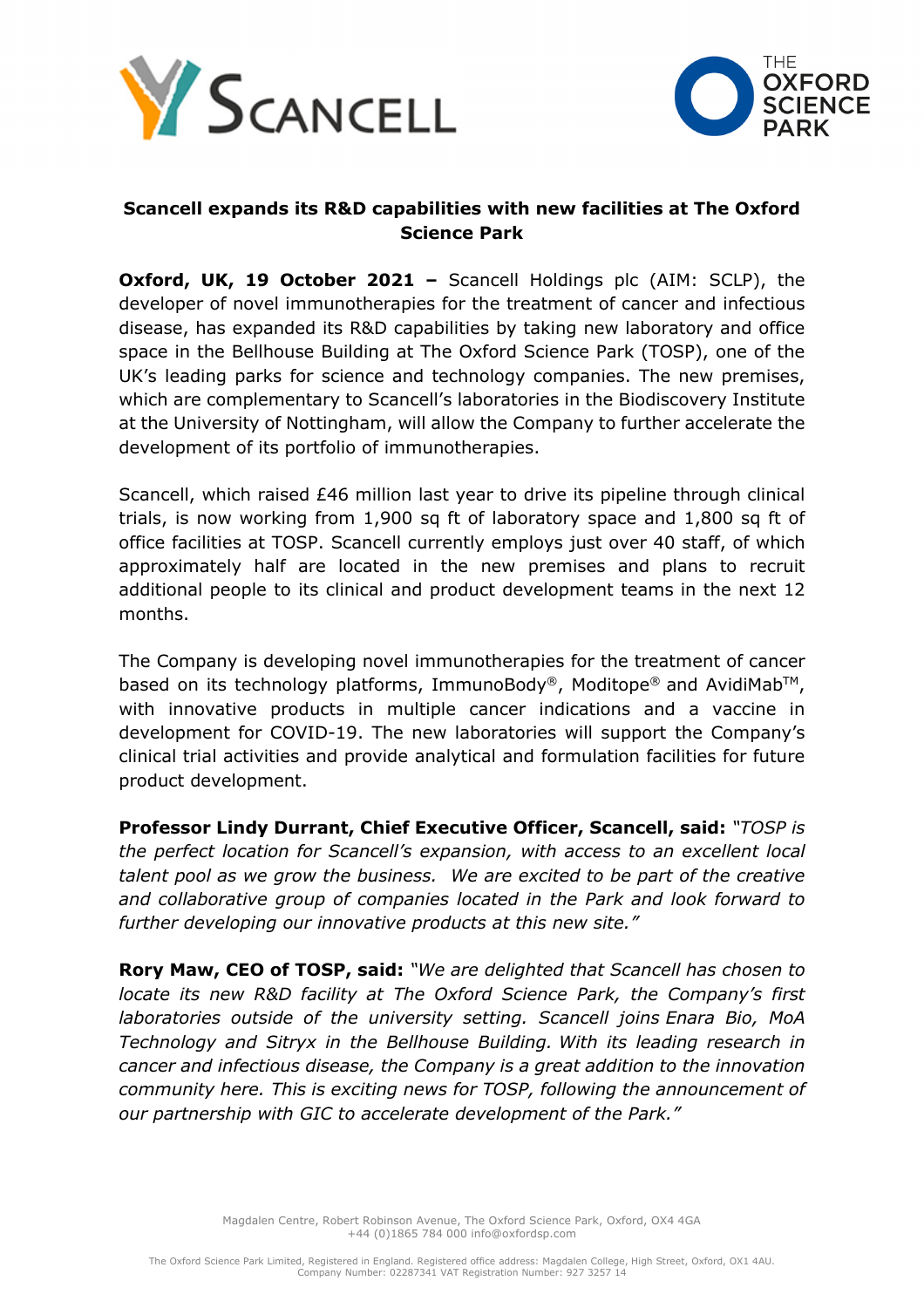



### **For more information, please contact:**

| <b>The Oxford Science Park</b><br>Emma Palmer Foster<br>Tel: +44 (0)7880 787185<br>emmapf@oxfordsp.com                                                            |                        |
|-------------------------------------------------------------------------------------------------------------------------------------------------------------------|------------------------|
| <b>Scancell Holdings plc</b><br>Dr John Chiplin, Executive Chairman<br>Professor Lindy Durrant, CEO                                                               | $+44$ (0) 20 3727 1000 |
| <b>Panmure Gordon (UK) Limited (Nominated</b><br>Adviser and Joint Broker)<br>Freddy Crossley/Emma Earl (Corporate Finance)<br>Rupert Dearden (Corporate Broking) | +44 (0) 20 7886 2500   |
| <b>Stifel Nicolaus Europe Limited (Joint Broker)</b><br>Nicholas Moore/Samira Essebiyea (Healthcare<br>Investment Banking)<br>Nick Adams (Corporate Broking)      | +44 (0) 20 7710 7600   |
| <b>FTI Consulting</b><br>Simon Conway/Natalie Garland-Collins                                                                                                     | +44 (0) 20 3727 1000   |

## **Notes to Editors**

### **About Scancell**

Scancell is developing novel immunotherapies for the treatment of cancer based on its technology platforms, ImmunoBody®, Moditope® and AvidiMab™, with four products in multiple cancer indications and development of a vaccine for COVID-19.

ImmunoBody® vaccines target dendritic cells and stimulate both CD4 and CD8 T cells with the ability to identify, target and eliminate cancer cells. These cancer vaccines have the potential to be used as monotherapy or in combination with checkpoint inhibitors and other agents. The Directors believe that this platform has the potential to enhance tumour destruction, prevent disease recurrence and extend survival.

DNA vaccine against COVID-19: As research data emerges, it is becoming increasingly clear that the induction of potent and activated T cells may play a critical role in the development of long-term immunity and clearance of virus-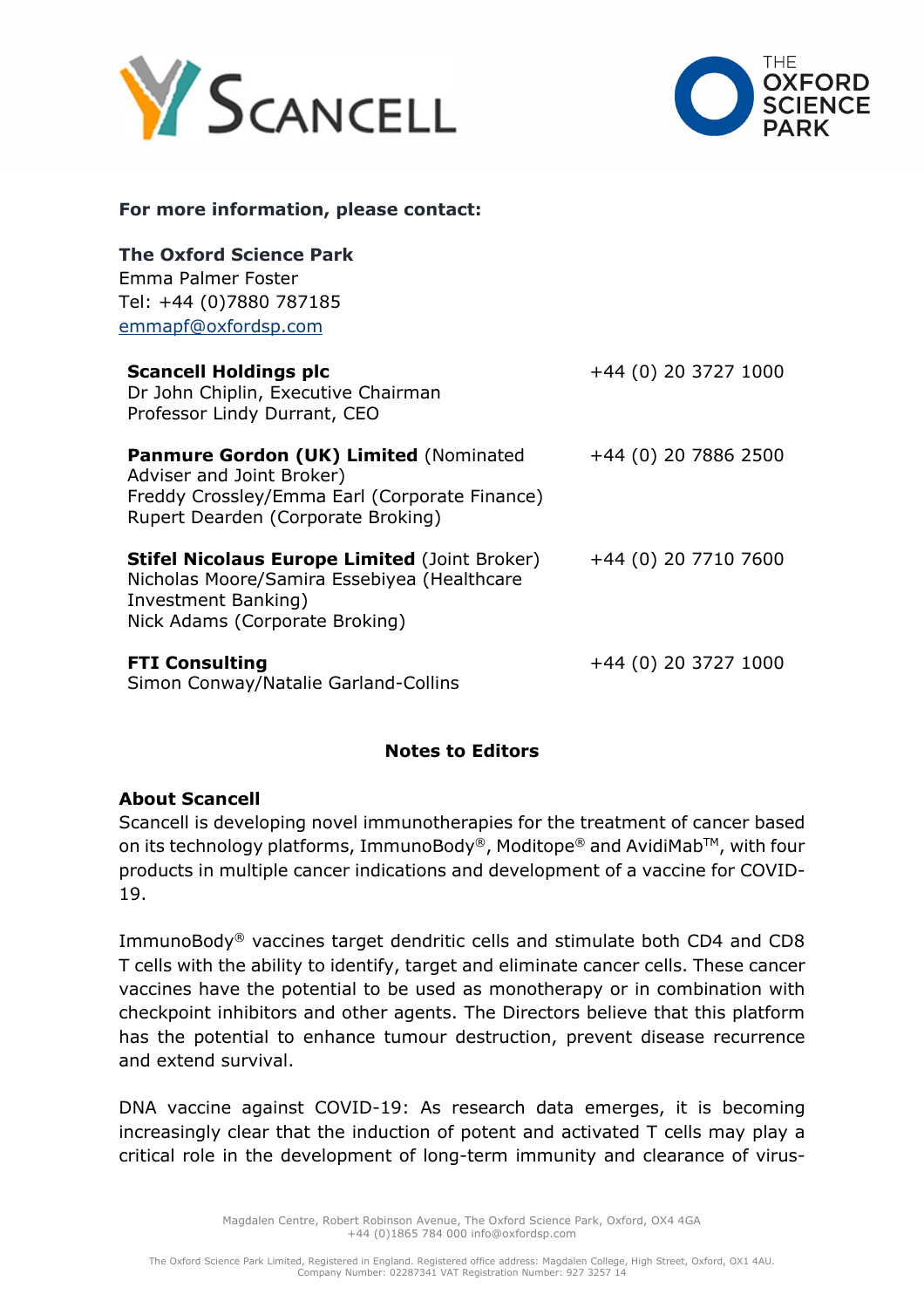



infected cells. Initial research is underway and Scancell has initiated a Phase 1 clinical trial known as COVIDITY in October 2021.

Moditope® represents a completely new class of potent and selective immunotherapy agents based on stress induced post-translational modifications (siPTMs). Examples of such modifications are citrullination, an enzyme-based conversion of arginine to citrulline, and homocitrullination (or carbamylation), in which lysine residues are converted to homocitrulline. Expression of peptides containing these modifications have been demonstrated to induce potent CD4 cytotoxic T cells to eliminate cancer. The Directors believe that this platform has the potential to eradicate hard to treat solid tumours.

AvidiMab™ has broad potential to increase the avidity or potency of any therapeutic monoclonal antibody (mAb) including those being developed for autoimmune diseases, as well as cancer. Scancell's development pipeline includes mAbs against specific tumour-associated glycans (TaGs) with superior affinity and selectivity profiles, that have now been further engineered using the Company's AvidiMab™ technology; this confers the Scancell anti-TaG mAbs with the ability to directly kill tumour cells. The mAbs targeting TaGs can also be used to deliver cytotoxic payload to cancer or to redirect T cells. The Company has entered into three non-exclusive research agreements with leading antibody technology companies to evaluate the Company's anti-TaG mAbs including those enhanced with the AvidiMab™ technology.

## **About The Oxford Science Park**

The Oxford Science Park (TOSP) is majority owned and fully managed by Magdalen College, Oxford. It recently entered into a strategic partnership with global long-term investor GIC to accelerate development of the Park. Created in 1991, TOSP upholds the College's heritage and provides one of the most influential science & technology environments in the UK. There is high quality workspace accommodation across the Park, which is now home to 2,700 people and more than 130 businesses. These range from start-ups based in the Magdalen Centre innovation hub to major international companies, including Blue Earth Diagnostics, MiroBio, OrganOx, OxSonics Therapeutics, Oxford Nanopore Technologies, OXGENE, ProImmune, Evox Therapeutics, Vaccitech, Exscientia, Sensyne Health and Intuitive Surgical.

In addition to being a key property investment, the Park is at the heart of Magdalen College's strategy to support discovery, innovation and entrepreneurship. The Oxford Science Park will continue to be developed as a long-term strategic asset. Additional capacity will support the growth of